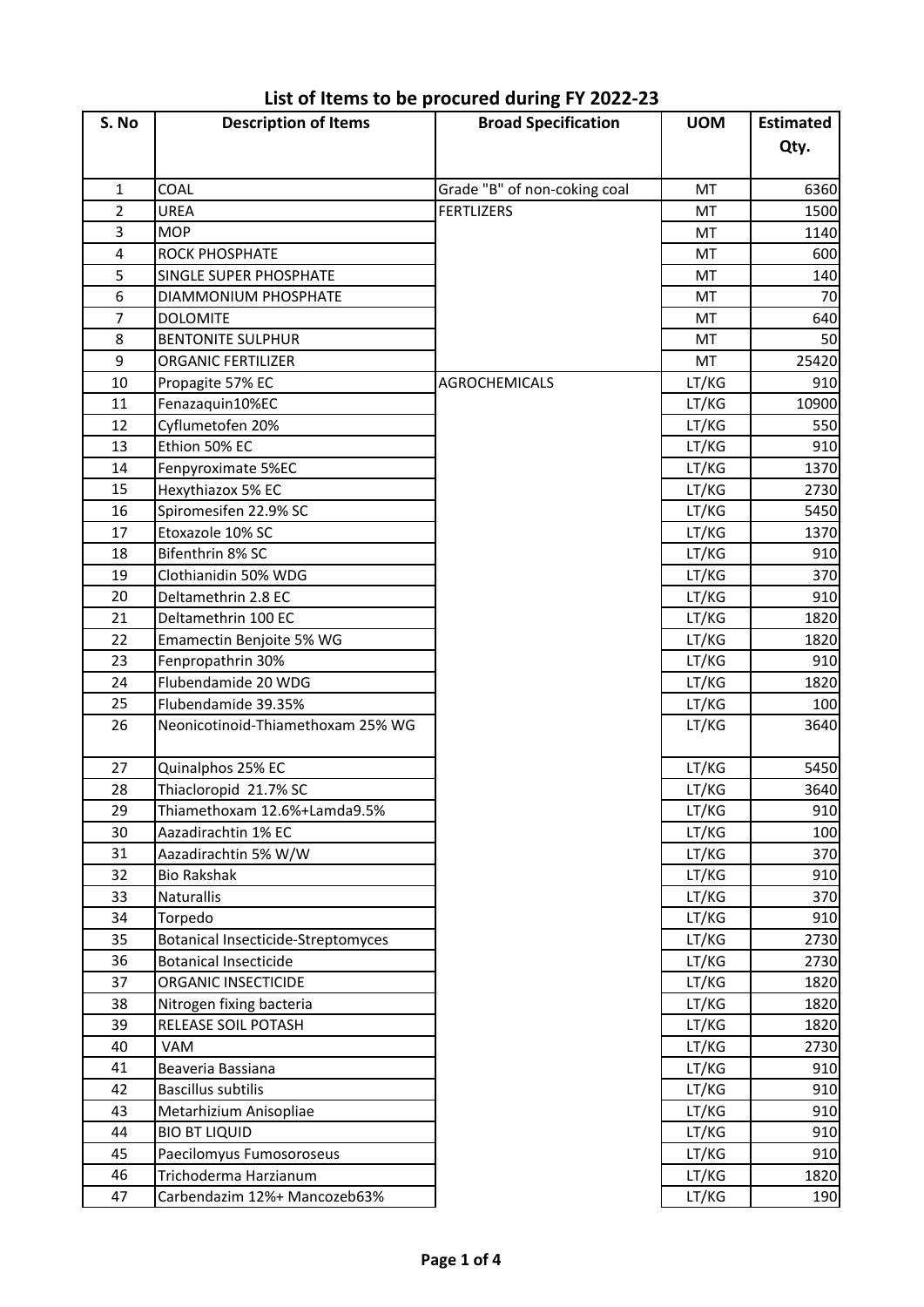| S. No    | <b>Description of Items</b>                      | <b>Broad Specification</b>          | <b>UOM</b> | <b>Estimated</b> |
|----------|--------------------------------------------------|-------------------------------------|------------|------------------|
|          |                                                  |                                     |            | Qty.             |
|          |                                                  |                                     |            |                  |
| 48<br>49 | Copper Oxychloride 50% WDP<br>Hexaconoxole 5% EC |                                     | LT/KG      | 550              |
| 50       | Hexaconoxole 4%+ Zineb 68% WP                    |                                     | LT/KG      | 280<br>730       |
| 51       |                                                  |                                     | LT/KG      |                  |
|          | Propiconazole 25%EC<br>Glyphosate 41% SL         |                                     | LT/KG      | 370              |
| 52       |                                                  |                                     | LT/KG      | 18160            |
| 53       | Glyphosate 71% SG                                |                                     | LT/KG      | 27240            |
| 54       | Oxyflourfen 23.5% EC                             |                                     | LT/KG      | 550              |
| 55       | Paraquat Dichloride 24% WSC                      |                                     | LT/KG      | 910              |
| 56       | Chelated Zinc                                    | MICRONUTRIENTS & PLANT              | LT/KG      | 1820             |
| 57       | <b>Chelated Magnesium</b>                        | <b>GROWTH PROMOTER</b>              | LT/KG      | 1370             |
| 58       | Boron                                            |                                     | LT/KG      | 550              |
| 59       | <b>Nutritional Management</b>                    |                                     | LT/KG      | 5450             |
| 60       | Vipul                                            |                                     | LT/KG      | 1090             |
| 61       | Super Auskelp                                    |                                     | LT/KG      | 190              |
| 62       | Suryamin                                         |                                     | LT/KG      | 370              |
| 63       | Ghom                                             |                                     | LT/KG      | 1460             |
| 64       | Cytozyme                                         |                                     | LT/KG      | 370              |
| 65       | <b>Green Miracle</b>                             |                                     | LT/KG      | 730              |
| 66       | Crop Booster                                     |                                     | LT/KG      | 1820             |
| 67       | Maxyld                                           |                                     | LT/KG      | 910              |
| 68       | Biokad                                           |                                     | LT/KG      | 910              |
| 69       | Siapton                                          |                                     | LT/KG      | 1460             |
| 70       | Bountee                                          |                                     | LT/KG      | 1090             |
| 71       | <b>Tea Elixer</b>                                |                                     | LT/KG      | 550              |
| 72       | Optimus                                          |                                     | LT/KG      | 550              |
| 73       | Vigore                                           |                                     | LT/KG      | 2730             |
| 74       | GHIB-6                                           |                                     | LT/KG      | 910              |
| 75       | GHIB-3                                           |                                     | LT/KG      | 910              |
| 76       | <b>G-5 FOLIAR</b>                                |                                     | LT/KG      | 910              |
| 77       | K-UP                                             |                                     | LT/KG      | 2730             |
| 78       | N-Grow                                           |                                     | LT/KG      | 2730             |
| 79       | Humic Acid                                       |                                     | LT/KG      | 910              |
| 80       | <b>HALF PAPER SACKS</b>                          | PACKING MATERIALS                   | <b>NOS</b> | 363130           |
| 81       | HALF PAPER SACKS AQ FREE                         |                                     | <b>NOS</b> | 4540             |
| 82       | <b>FULL PAPER SACKS</b>                          |                                     | <b>NOS</b> | 9080             |
| 83       | PP WOVEN BAGS                                    |                                     | <b>NOS</b> | 272350           |
| 84       | <b>HMHDPE LINERS</b>                             |                                     | <b>NOS</b> | 272350           |
| 85       | FACTORY MACHINERIES/GEN SET SPARES               |                                     |            |                  |
|          | PROPRIETARY ITEMS                                |                                     |            |                  |
| 86       | <b>PICC</b>                                      | Paper Insulated Copper              | MT         | 332              |
|          |                                                  | Conductors                          |            |                  |
| 87       | <b>CRGO Lamination</b>                           | <b>Electrical Grade Cold Rolled</b> | MT         | 612              |
|          |                                                  | <b>Grain Oriented Steel</b>         |            |                  |
| 88       | Transformer Oil                                  | IEC 60296                           | KL         | 805              |
| 89       | Fabrication                                      | MS Transformer tank & Press         | MT         | 444              |
|          |                                                  | Construction                        |            |                  |
| 90       | <b>OLTC</b>                                      | Onload Tap Changer                  | <b>Nos</b> | 43               |

**List of Items to be procured during FY 2022-23**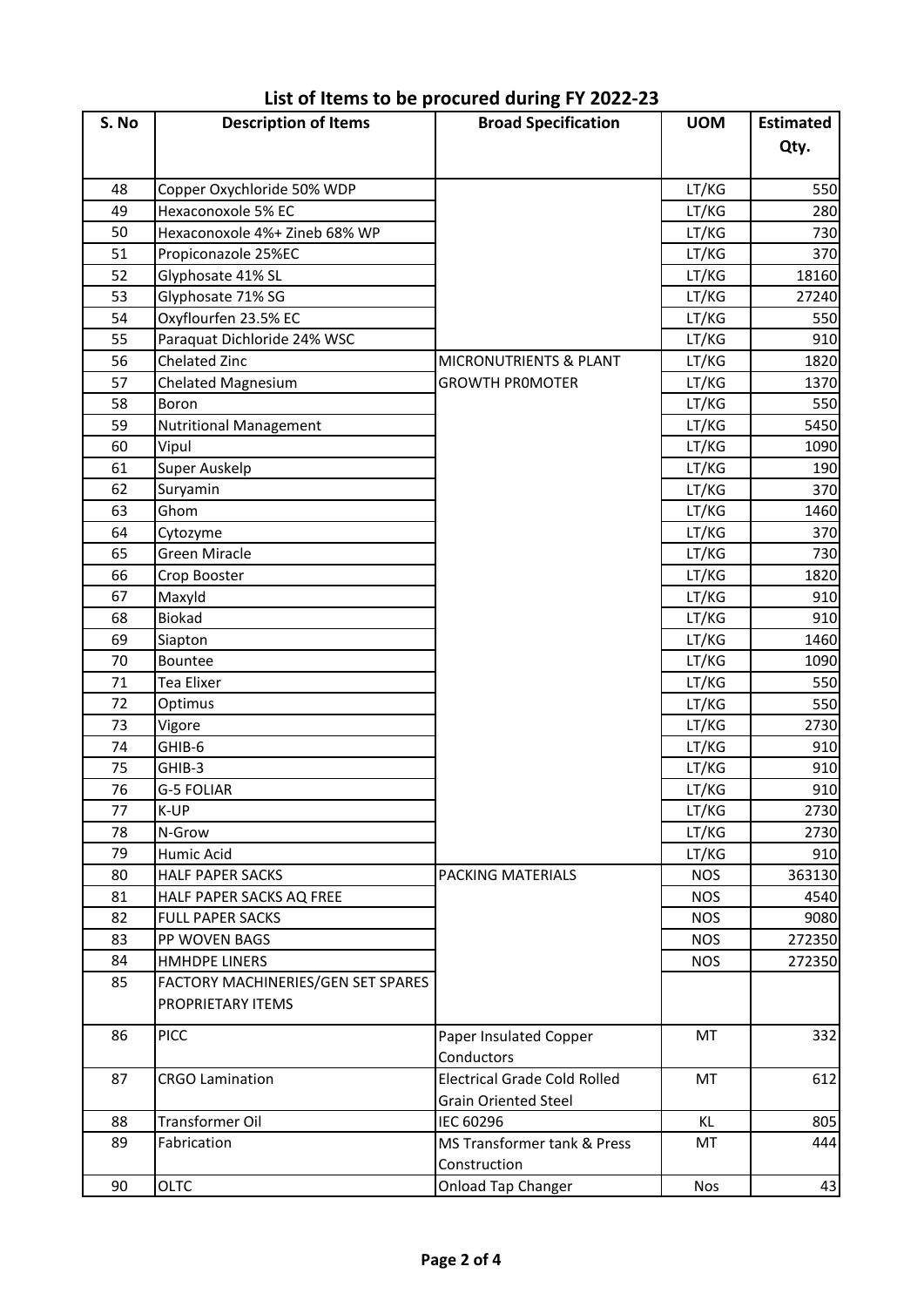| S. No | <b>Description of Items</b>               | <b>Broad Specification</b>       | <b>UOM</b> | <b>Estimated</b> |
|-------|-------------------------------------------|----------------------------------|------------|------------------|
|       |                                           |                                  |            | Qty.             |
| 91    | <b>NIFPS</b>                              | Nitrogen Injection Fire          | <b>Nos</b> | 35               |
|       |                                           | Prevention Sysytem               |            |                  |
| 92    | Radiator                                  | <b>Pressed Steel Radiator</b>    | <b>Nos</b> | 320              |
| 93    | <b>Insulation Kit</b>                     | Insulation kit for Core, Winding | <b>Nos</b> | 159              |
|       |                                           | & Coil Assembly                  |            |                  |
| 94    | <b>Numerical RTCC</b>                     | Microprocessor based Numerical   | <b>Nos</b> | 17               |
|       |                                           | RTCC for Transformer control &   |            |                  |
|       |                                           | monitoring                       |            |                  |
|       |                                           |                                  |            |                  |
| 95    | Contract assembly of Transformer          | Subcontracting of coil winding & | <b>Nos</b> | 28               |
|       |                                           | assembly of transformer at our   |            |                  |
|       |                                           | works                            |            |                  |
| 96    | <b>Fibre Optic Sensors</b>                | Fibre optic instruments for      | <b>Nos</b> | 15               |
|       |                                           | monitoring temp inside           |            |                  |
|       |                                           | transformer                      |            |                  |
| 97    | RTCC & MB                                 | Control panels of Transformer    | <b>Nos</b> | 117              |
|       |                                           |                                  |            |                  |
| 98    | <b>Condensor Bushing</b>                  | <b>OIP Condensor Bushing</b>     | <b>Nos</b> | 149              |
| 99    | Densified wood                            | Laminated Densified Wood as      | <b>Nos</b> | 368              |
|       |                                           | per IS 3513                      |            |                  |
| 100   | <b>Connection Copper</b>                  | Multi stranded multi paper       | MT         | 5                |
|       |                                           | covered copper                   |            |                  |
| 101   | Copper flat                               | Electrolytic grade Copper Flat   | MT         | 5                |
| 102   | STEEL PLATE (Normal Grade, IS2062         | Normal Grade, IS2062 E250,       | MT         | 320              |
|       | E250, E350 AND E450)                      | E350 AND E450                    |            |                  |
| 103   | SPECIAL STEEL (SS Plate, Hiten, Corten A, | SS Plate (SS304, SS 316L etc),   | MT         | 110              |
|       | Hardox)                                   | Hiten (690), Corten A, Hardox    |            |                  |
|       |                                           | (400 / 500)                      |            |                  |
| 104   | <b>PROOF SHAFT</b>                        | EEN-8, EN-19, EN-24 Etc          | <b>NOS</b> | 370              |
| 105   | STATIC PART OF FAN CASINGS                | As per Industrial standard &     | MT         | 300              |
|       |                                           | Drawing approved by customer     |            |                  |
|       |                                           |                                  |            |                  |
| 106   | FAN COMPONENTS LIKE DAMPER,               | As per Industrial standard &     | <b>NOS</b> | 230              |
|       | SILENCER, IGV, RAIN HOOD ETC,             | Drawing approved by customer     |            |                  |
|       |                                           |                                  |            |                  |
| 107   | <b>FOUNDATION BOLTS</b>                   | As per Industrial standard       | <b>NOS</b> | 2730             |
| 108   | <b>MOTOR</b>                              | As per IS Specification and      | <b>NOS</b> | 40               |
|       |                                           | customer requirement.            |            |                  |
| 109   | <b>ACTUATORS</b>                          | As per Specification and         | <b>NOS</b> | 60               |
|       |                                           | customer requirement.            |            |                  |
| 110   | <b>VIBRATION MONITORING SYSTEM</b>        | As per Specification and         | MT         | 280              |
|       |                                           | customer requirement.            |            |                  |
| 111   | <b>EXPANSION JOINTS</b>                   | As per Industrial standard &     | <b>NOS</b> | 640              |
|       |                                           | Drawing approved by customer     |            |                  |
|       |                                           |                                  |            |                  |
| 112   | <b>COUPLING</b>                           | As per Specification and         | <b>NOS</b> | 320              |
|       |                                           | customer requirement.            |            |                  |

## **List of Items to be procured during FY 2022-23**